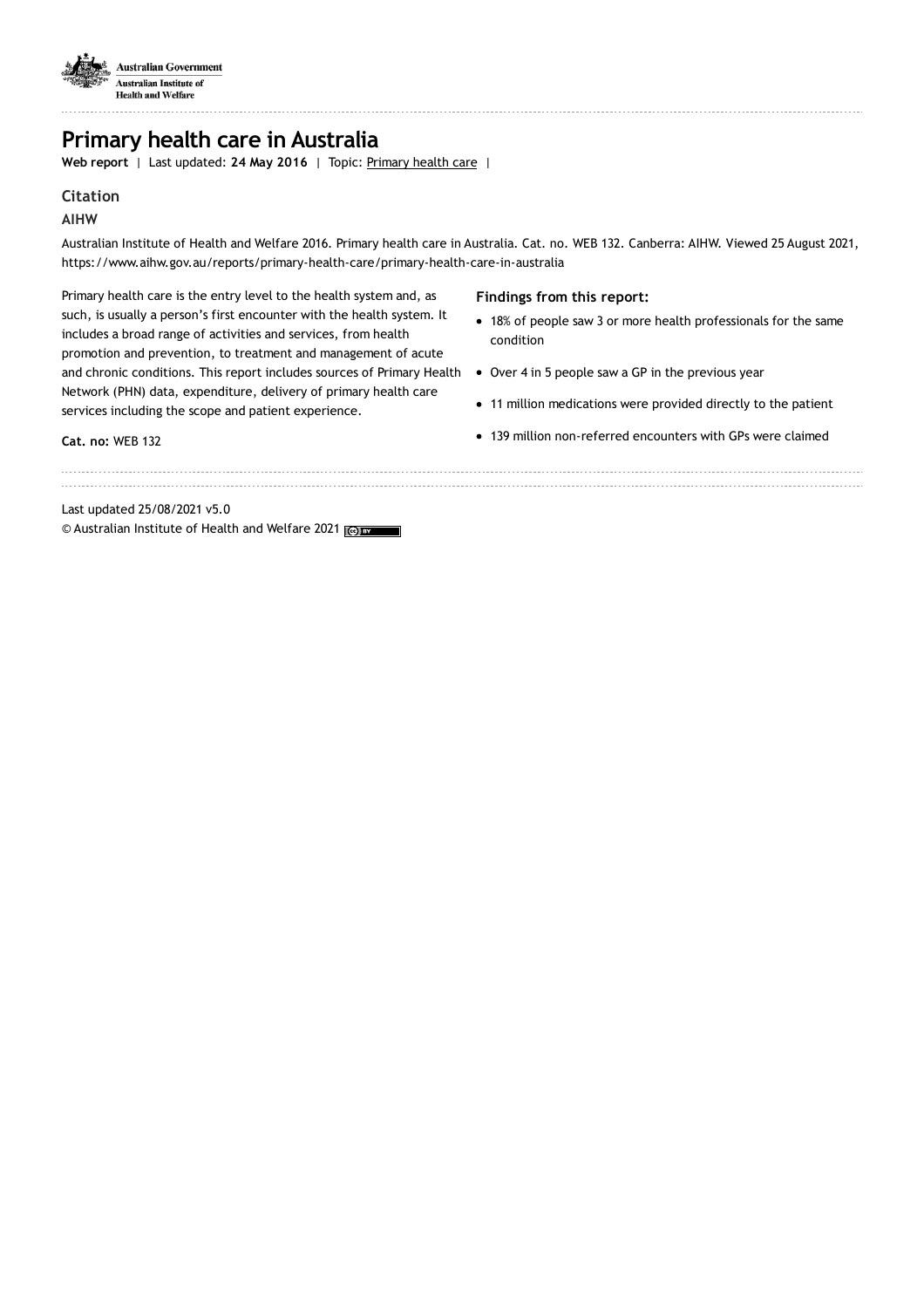

# **About primary health care**

In Australia, primary health care is typically the first contact an individual with a health concern has with the health system. Primary health care covers health care that is not related to a hospital visit, including health promotion, prevention, early intervention, treatment of acute conditions, and management of chronic conditions [1].

## **Delivery of primary health care services**

Primary health care services are delivered in settings such as general practices, community health centres, allied health practices, and via communication technologies such as telehealth and video consultations. General practitioners (GPs), nurses, nurse practitioners, allied health professionals, midwives, pharmacists, dentists, and Aboriginal health practitioners are all considered primary health care professionals.

Data from the Australian Bureau of Statistics (ABS) 2014–15 Patient Experience Survey showed:

- more than 4 in 5 people (83%) had consulted a GP at least once in the previous 12 months
- about 1 in 11 (8.7%) saw an after-hours GP in the previous 12 months
- almost 1 in 2 (49%) saw a dental professional in the previous 12 months
- almost 1 in 5 (18%) saw 3 or more health professionals for the same health condition [2].

The scope and nature of primary health care are wide-ranging:

- In 2014–15, there were **139 million** non-referred encounters with GPs claimed through Medicare—from a total of 335 million out-ofhospital services. Other out-of-hospital Medicare services included obstetrics, anaesthetics and pathology [3].
- In 2015–16, there were **117 million** medications prescribed by GPs and a further 13 million medications provided directly to patients [4].
- In 2014–15, there were **3.5 million** episodes of care delivered by Aboriginal and Torres Strait Islander-specific services. For more information, see Indigenous [Australians.](https://www.aihw.gov.au/reports-statistics/population-groups/indigenous-australians/overview)

In contrast, Australian public hospitals provided around 35 million outpatient services in 2014–15. Over the same period of time, public hospitals also provided 10.2 million episodes of admitted care (hospitalisations), and responded to almost 7.4 million emergency department presentations [5].

The Australian Government funds Medicare—a universal public insurance scheme—to provide free or subsidised treatment by health professionals. Access to bulk-billed GP attendances (consultations for which no co-payment is charged to the patient) is a component of the Medicare system. In 2014–15, 83% of non-referred GP attendances were bulk-billed [3].

### **Spending on primary care**

About \$56 billion of total health expenditure was spent on primary health care in 2014–15 [6]. This is 35% of total health funding, similar to spending on hospital services (39%).

Primary health care expenditure is made up of:

- unreferred medical services (20% of primary health care expenditure)
- benefit paid pharmaceuticals (17%)
- all other medications (18%)
- dental services (17%),
- $\bullet$  community health and other (14%),
- $\bullet$  other health practitioners (9.8%), and
- $\bullet$  public health  $(4.2%)$ .

For more information, see [Expenditure.](https://www.aihw.gov.au/reports-statistics/health-welfare-overview/health-welfare-expenditure/overview)

### **References**

- 1. Department of Health 2015. [Primary](http://www.health.gov.au/internet/main/publishing.nsf/Content/primarycare) care. Canberra: Department of Health. Viewed 7 October 2015.
- 2. Australian Bureau of Statistics (ABS) 2015. *Patient experiences in Australia: summary of findings 2014–15*. ABS Cat. No. 4839. Canberra: AIHW.
- 3. Department of Health 2016. Annual Medicare statistics. Canberra: Department of Health. Viewed 12 February 2015.
- 4. Britt H, Miller GC, Bayram C, Henderson J, Valenti L et. al. 2016. *General practice activity in Australia 2015–16*. General Practice series no. 40. Sydney: Sydney University Press.
- 5. AIHW 2017. [Hospitals.](https://www.aihw.gov.au/reports-data/health-welfare-services/hospitals/overview) Viewed 1 March 2017.
- 6. Australian Institute of Health and Welfare (AIHW) 2016. *Health [expenditure](https://www.aihw.gov.au/reports/health-welfare-expenditure/health-expenditure-australia-2014-15) Australia 2014–15.* Health and welfare expenditure series no. 57. Cat. no. HWE 67. Canberra: AIHW.